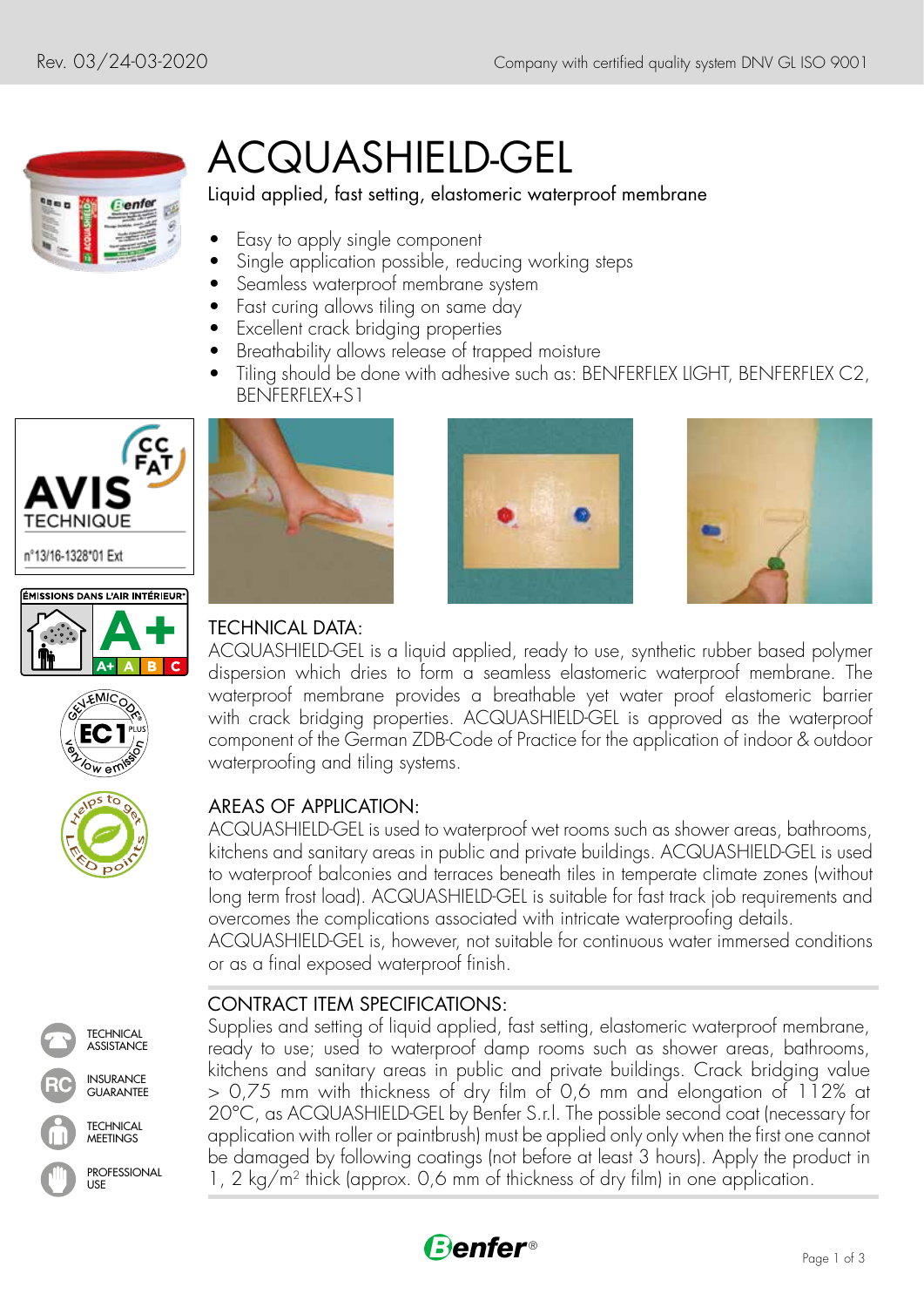#### METHOD OF USE: SUBSTRATES PREPARATION:

All surfaces to receive ACQUASHIELD-GEL should be clean, sound, dry and free from grease, oils, curing membranes, laitance and any loose particles to ensure good adhesion, in accordance with the code of ZDB practical recommendations.

Surfaces should be smooth and fine textured with undulations levelled off where possible. Concrete and cementitious substrates should be at least 5 days old.

Where necessary to seal off dust and cohesiveness to improve the substrate, use BENFERPRIM. It is recommended that ACQUASHIELD-GEL be applied at a rate of 1.2 kg/m2 once the primer is dry. Prior to the application of ACQUASHIELD-GEL, it is recommended that all construction joints, wall/ floor joints, pipe inlets and outlets are sealed with BSWTAPE. ACQUASHIELD-GEL is used to fix BSWTAPE to the wall/floor joints, including overlaps, internal/ external corner pieces and sealing of pipe inlets and outlets.

#### PRODUCT APPLICATION:

Apply ACQUASHIELD-GEL by brush, roller or notched trowel. For a single application, use a 4 mm notched trowel to evenly spread ACQUASHIELD-GEL followed by smoothing with a roller. For brush or roller applications, two coats are recommended. The first coat should dry (3 hours at +40°C) before the second coat is applied. Once the final ACQUASHIELD-GEL coat is dry, tiling can commence using a polymer modified tile adhesive such as the ones of the range BENFERFLEX, such as BENFERFLEX RAPIDO, C2+, BENFERFLEX C2, BENFERFIX EXTRA with CEMLATEX 600, BENFERGRIP+ with CEMLATEX 600 and BENFERFIX RAPIDO with CEMLATEX 600. The joints must be made with DEKOGROUT+, DEKOGROUT, DEKOGROUT-2K or EPOXYJOINT.

#### ADVICES:

- ACQUASHIELD-GEL is none hazardous. When in doubt refer to relevant Material Safety Data Sheet. Please refer to local environmental laws for modes of disposal.
- Excess material and spillages should be immediately cleaned and disposed of in accordance with local environmental regulations.
- Protect areas not be treated with ACQUASHIELD-GEL.
- Protect ACQUASHIELD-GEL from contact with water until fully cured.
- Polymer dispersions can only fully cure when the substrate temperature is min. +3°C above the rooms dew point temperature. Therefore, longer curing times should be calculate when working in areas with high RH.
- Consult all valid technical datasheets of other mentioned products before beginning any applications.
- To increase pot life/working time at higher temperature store material in a cool environment above +5°C and only expose to warm temperature shortly before mixing.

#### *Please observe a valid European Materials Safety Data Sheet.*